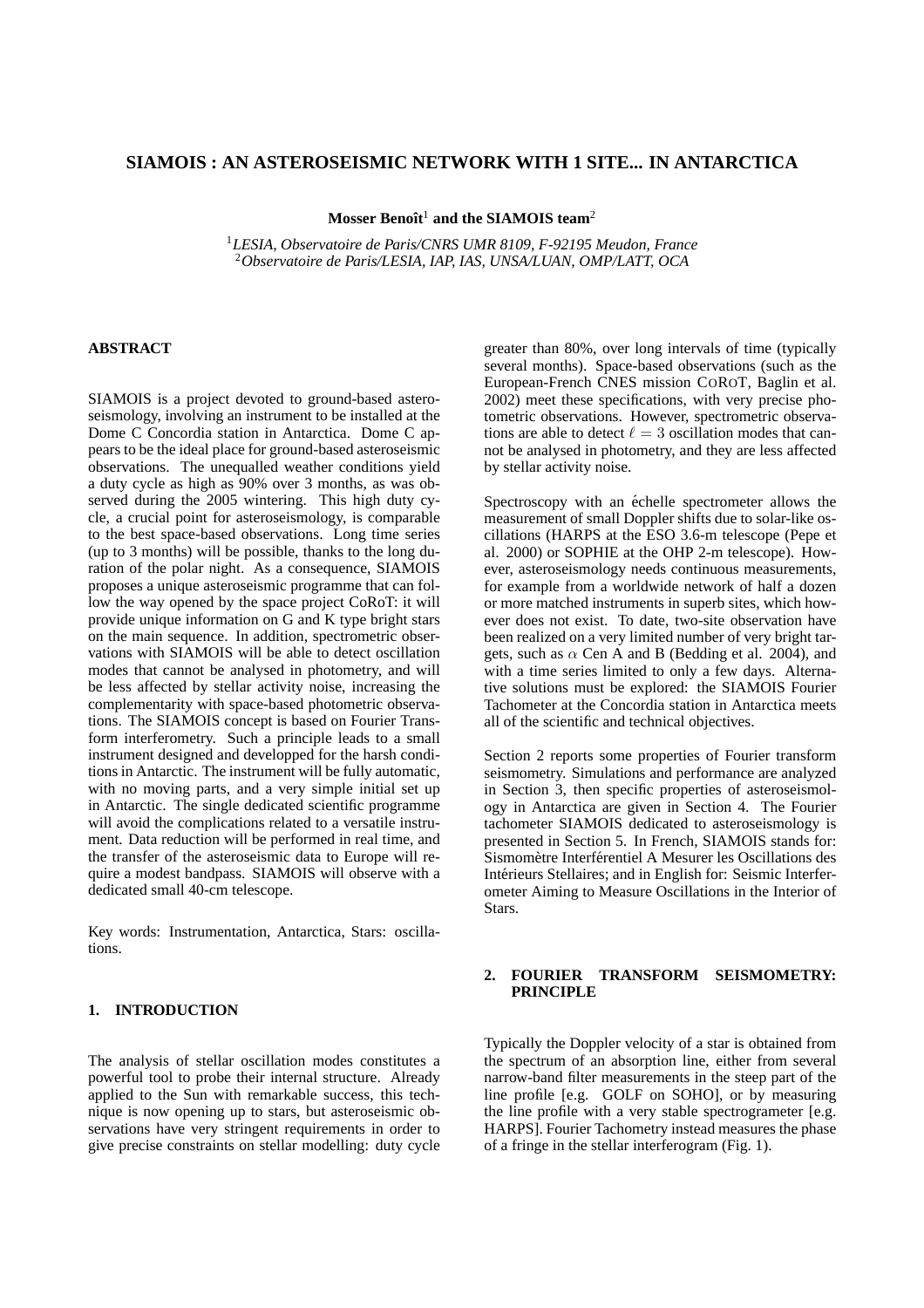

Phase  $\varphi$  (rad)

*Figure 1. Principle of a Fourier tachometer: the phase of the fringe signal gives a measuremen of the radial velocity.*

Applied to the Sun in the 1980's, Fourier Tachometry was chosen for the GONG helioseismic network after a long study of competing measurement strategies (http://gong.nso.edu), and it forms the basis of the Michelson Doppler Imager instrument on the SOHO spacecraft as well as the Velocity and Magnetic Imager on the forthcoming SDO spacecraft. The data analysis is extremely simple: the sine-wave fit yields an amplitude (essentially the strength of the line), a mean value (the average intensity), and a phase (the Doppler shifted wavelength of the center of gravity of the line).

The repeated recording of the same fringe allows us to construct the Doppler signal, related to the phase shift  $\varphi$ (Fig. 1). The phase of the fringe signal gives directly the Doppler signal.

$$
\frac{\varphi}{2\pi} = \sigma_0 \delta_{\text{opt}} \frac{v}{c} \tag{1}
$$

 $\sigma_0$  being the wavenumber,  $\delta_{\text{opt}}$  the optical path difference. Compared to a grating spectrometer, a Fourier Tachometer is a much simplest and smallest instrument, with a simple data reduction and low output flow.

#### **3. SIMULATIONS**

#### **3.1. Performance**

The photon noise limited performance of a Fourier tachometer can be expressed as (Mosser et al 2003):

$$
v_{\rm rms} = \frac{c}{Q\sqrt{N_{\rm e}}}
$$
 (2)

and depends mainly on 2 parameters. The quality factor √  $Q = \sqrt{2\pi} \sigma_0 \delta_{\rm opt}$  C measures the fringe contrast C multiplied by the efficiency factor  $\sigma_0 \delta_{\rm opt}$ . This factor is related



*Figure 2. Isovelocity levels give the performance*  $v_{\rm rms}$  *as a function of effective temperature and* v sin i*, obtained in the following conditions: 40-cm telescope, 5 nights with a global duty cycle 90%, and 4th magnitude star. The ratio*  $A/v_{\rm rms}$ *, with* A *the maximum oscillation amplitude (Samadi et al 2005), has been superimposed for targets observable from Dome C.*

to the stellar line width  $\Delta v$  through  $\sigma_0 \, \delta_{\text{opt}} \propto 1/\Delta v$ . The number of photoelectrons  $N_e$  is related to the brightness of the signal.

The filter bandwidth plays an important role, since  $N_e$  increases with  $\Delta \sigma$  when Q decreases with it. High performance requires the *simultaneous* optimization of  $N_e$  and  $Q$ . An increase of  $N_e$ , obtained with a broader bandpass, gives a reduced  $C$ , hence a reduced  $Q$ . Therefore, a lowresolution post-dispersion is required in order to optimize the signal.

#### **3.2. Velocity performance**

Simulations have been realized with synthetic spectra of dwarf stars ( $T_{\text{eff}}$  = 5000 to 7000 K), in the spectral range 380 - 680 nm (14700 - 26300 cm<sup>-1</sup>). They allow us to estimate the photon-noise limited sensitivity (Fig. 2). Key parameters are the stellar V magnitude (magnitudes 0 to 5 were considereed) and the rotational velocity  $v \sin i$  (0 to 40 km s<sup>−</sup><sup>1</sup> ). Photometric conditions concern a 0.4-m class telescope, as is currently available at Dome C, and an observing duty-cycle of 90% (Aristidi, private communication).

#### **4. ASTEROSEISMOLOGY IN ANTARCTICA**

#### **4.1. Performance; duty cycle**

Dome C is an exceptional site for astronomy (Aristidi et al 2005). At latitude 75◦ , a single instrument may track continuously circumpolar targets. The high altitude (3200 m, equivalent to a barometric altitude of 3700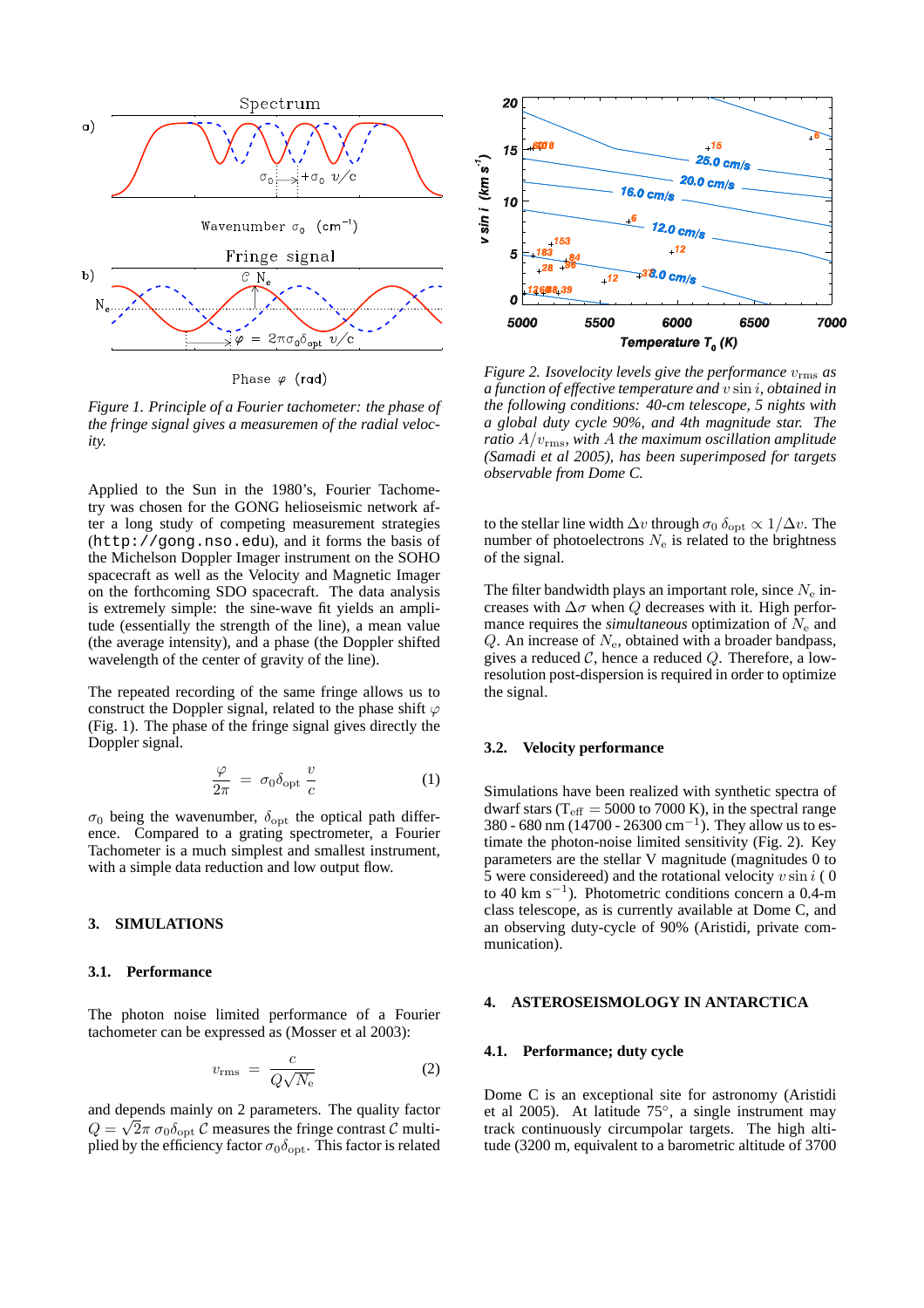

*Figure 3. Estimations of the stellar oscillation amplitude of circumpolar targets observable at Dome C, with a 40-cm telescope. The Sun is indicated as a reference. This list is non exhaustive: many more targets, such as* δ *Scuti, have to be identified.*

m) provides an optimum transparency. The polar night at Dome C extends from May 7 to August 11, providing about 100 nights. Meteorological conditions are optimum. In fact, observations conducted at the Concordia station in 2006 show that the clear sky fraction is higher than 0.9 84% of the time. The average number of consecutive clear days (with a sky fraction  $> 0.9$ ) was about 6.8 (E. Aristidi, private communication).

But Dome C has challenging conditions: the site is completely isolated, with a mean winter temperature about −60◦C and minimum temperatures down to −80◦C. Therefore, any instrument at Dome C must be simple, remotely controlled. A dedicated FT such as SIAMOIS was conceived to obey such specifications. With a monolithic interferometer and a small antarctized telescope, it provides efficient performance, but remains robust, with a simple setup.

#### **4.2. Dome C versus space or network observations**

Spectrometric ground-based observations are complementary to space photometric observations. They give access to spherical harmonic  $\ell \leq 3$  modes, contrary to photometry, hence to the small frequency separation between  $\ell = 1$  and  $\ell = 3$  modes. This small separation gives precise clue on the stellar core structure.

A network, such as the proposed SONG project (http://astro.phys.au.dk/SONG/) cannot provide a duty cycle as high as 90% (Mosser and Aristidi, submitted to PASP). To be efficient, it requires at least 6 sites, as it was demonstrated for solar networks (Hill & Newkirk 1985). Therefore, the quality and reliability of each instrument of the network must be nearly perfect, since any failure in one site reduces drastically the property of the whole network. An instrument at Dome C must be as efficient and reliable, but in that case constraints and costs are not multiplied by 6 or more. Dome C appears to be the best groundbased site addressing the specifications: continuous *and* long-duration observations.

#### **4.3. Seismic targets at Dome C**

With a collector limited to 40 cm, SIAMOIS is efficient for stellar magnitudes brighter than 5. Furthermore, efficiency requires low values of  $v \sin i$ . Possible targets are: dwarf or giant stars with solar-like oscillations, pulsators such as PMS,  $\delta$  Scuti,  $\gamma$  Doradus... as soon as the rotational velocity does not exceed 15 km s<sup>-1</sup> (solar-like oscillors) or 40 km s<sup> $-1$ </sup> (pulsators).

The number and the diversity of the targets (Fig. 3) provide a scientific programme for more than 6 winters, that reap the benefit of the investment. According to the scientific specifications, each target showing solar-like oscillations will be observed continuously during at least 3 months.

### **5. SIAMOIS**

#### **5.1. Instrumental concept**

The instrument is fed via a single 50  $\mu$ m fiber, selecting 5" on the sky. The optical fiber adapter  $f/4$  insures the